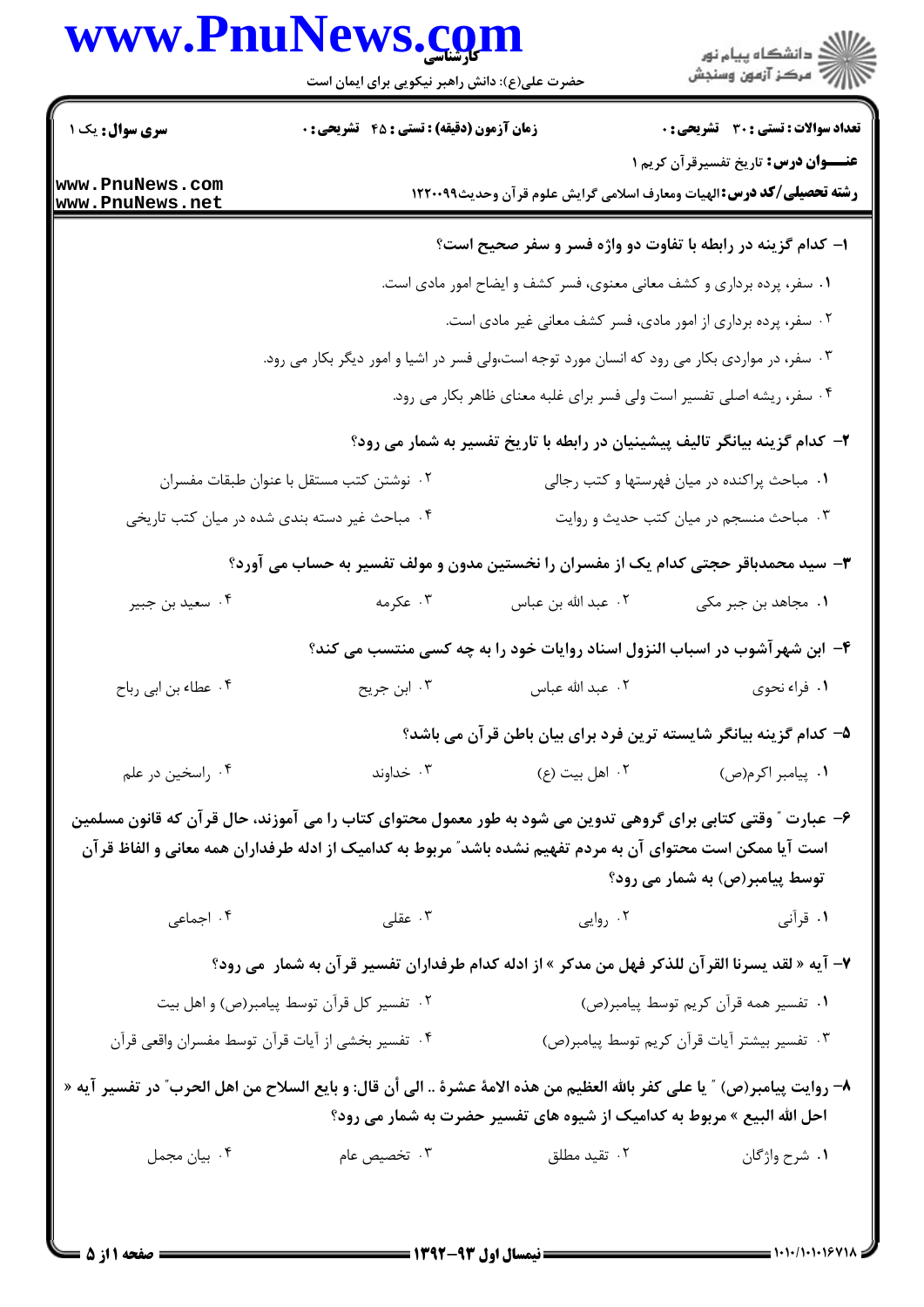| <b>سری سوال : ۱ یک</b>                                                                                                   | <b>زمان آزمون (دقیقه) : تستی : 45 گشریحی : 0</b><br>۰۲ بیان اصطلاحات اعتقادی<br>۰۴ شرح واژگان لغوي | <b>رشته تحصیلی/کد درس:</b> الهیات ومعارف اسلامی گرایش علوم قرآن وحدیث۱۲۲۰۰۹۹<br>۹- تفسیر صلوهٔ وسطی به نماز عصر از کدام نمونه های تفسیری رسول اکرم (ص) به شمار می رود؟ | <b>تعداد سوالات : تستی : 30 ٪ تشریحی : 0</b><br><b>عنــوان درس:</b> تاریخ تفسیرقرآن کریم ۱<br><b>۱.</b> شرح اصطلاحات احکام |
|--------------------------------------------------------------------------------------------------------------------------|----------------------------------------------------------------------------------------------------|------------------------------------------------------------------------------------------------------------------------------------------------------------------------|----------------------------------------------------------------------------------------------------------------------------|
| www.PnuNews.com<br>www.PnuNews.net                                                                                       |                                                                                                    |                                                                                                                                                                        |                                                                                                                            |
|                                                                                                                          |                                                                                                    |                                                                                                                                                                        |                                                                                                                            |
|                                                                                                                          |                                                                                                    |                                                                                                                                                                        |                                                                                                                            |
|                                                                                                                          |                                                                                                    |                                                                                                                                                                        |                                                                                                                            |
|                                                                                                                          |                                                                                                    |                                                                                                                                                                        | ۰۳ بیان واژگان قرانی                                                                                                       |
|                                                                                                                          |                                                                                                    | +ا- تعریف شیخ محمود ابوریه در تعریف صحابه کدام است؟                                                                                                                    |                                                                                                                            |
|                                                                                                                          |                                                                                                    | <b>۱.</b> کسی که به پیامبر ایمان آورده و با ایمان از دنیا رفته باشد.                                                                                                   |                                                                                                                            |
|                                                                                                                          |                                                                                                    | ۰۲ کسی که مدت طولانی با پیامبر مصاحبت داشته باشد.                                                                                                                      |                                                                                                                            |
|                                                                                                                          |                                                                                                    | ۰۳ کسی که پیامبر را ملاقات کرده و یا روایتی از او نقل کرده باشد.                                                                                                       |                                                                                                                            |
|                                                                                                                          |                                                                                                    | ۰۴ کسی که با پیامبر همنشینی داشته یا او را دیده باشد.                                                                                                                  |                                                                                                                            |
| 1۱– حضرت علی (ع) در کدامیک از جنگهای رسول خدا(ص) به خاطر جانشین شدن در میان خانواده اش حاضر نبوده است؟                   |                                                                                                    |                                                                                                                                                                        |                                                                                                                            |
| ۰۴ جنگ احزاب                                                                                                             | ۰۳ چنگ بدر                                                                                         | ۰۲ جنگ تبوک                                                                                                                                                            | ۰۱ جنگ احد                                                                                                                 |
| ١٢−  عبارت « و هذا القر آن انما هو خط مسطور بين الدفتين لاينطق و لابد من ترجمان و انما ينطق عنه الرجال و لما دعانا القوم |                                                                                                    | الى ان نحكم بيننا لم نكن الفريق المتولى عن كتاب الله …» اشاره به كدام گزينه دارد؟                                                                                      |                                                                                                                            |
|                                                                                                                          | ۰۲ بیان دانش حضرت(ع) از زبان خود                                                                   | ۰۱ سخن رسول خدا(ص) درباره دانش حضرت علی(ع)                                                                                                                             |                                                                                                                            |
| ۰۴ بیانگر دیدگاه صحابه درباره دانش رسول الله(ص)                                                                          |                                                                                                    |                                                                                                                                                                        | ۰۳ بیانگر آشنایی اهل بیت(ع) به تفسیر قرآن                                                                                  |
| ۱۳- روایت « وجبت والله فی اعناق القوم » که نشانگر تاکید بر ولایت حضرت علی(ع) است از کدامیک از صحابه روایت گردیده         |                                                                                                    |                                                                                                                                                                        | است؟                                                                                                                       |
| ۰۴ عبدالله بن مسعود                                                                                                      | ۰۳ عبدالله بن عباس                                                                                 | ۰۲ اهل بيت(ع)                                                                                                                                                          | ۰۱ رسول اکرم(ص)                                                                                                            |
|                                                                                                                          |                                                                                                    | ۱۴– كدام گزينه در مورد موضوع كتاب غريب القرآن، عبدالله بن عباس صحيح است؟                                                                                               |                                                                                                                            |
|                                                                                                                          |                                                                                                    |                                                                                                                                                                        | ٠١ مفردات قرآن همرا با شاهدي از اشعار عرب                                                                                  |
|                                                                                                                          |                                                                                                    | ۰۲ آیات قرآن همرا با شرح و توضیح و بیان نکارت تفسیری آن                                                                                                                |                                                                                                                            |
|                                                                                                                          |                                                                                                    | ۰۳ سوالات نافع بن ارزق در خصوص نکات ادبی در قرآن از ابن عباس                                                                                                           |                                                                                                                            |
|                                                                                                                          |                                                                                                    | ۰۴ بیان مفردات قرآنی با استفاده از آیات دیگر قرآن و شعر عرب جاهلی                                                                                                      |                                                                                                                            |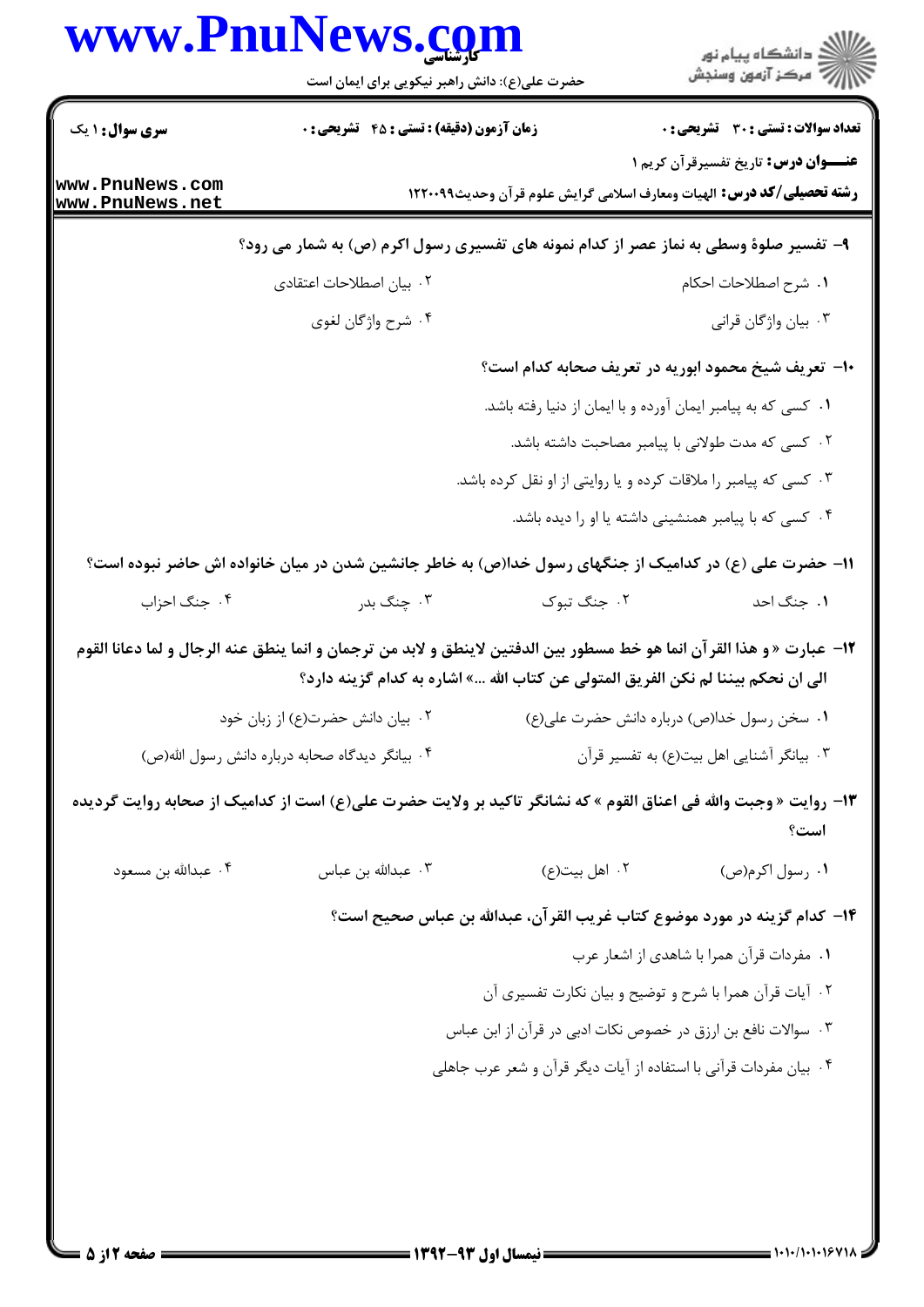|                                    | حضرت علی(ع): دانش راهبر نیکویی برای ایمان است                                                                             |                                                                              | ر<br>دانشڪاه پيام نور)<br>اڳ مرڪز آزمون وسنڊش |
|------------------------------------|---------------------------------------------------------------------------------------------------------------------------|------------------------------------------------------------------------------|-----------------------------------------------|
| <b>سری سوال :</b> ۱ یک             | <b>زمان آزمون (دقیقه) : تستی : 45 گتشریحی : 0</b>                                                                         |                                                                              | <b>تعداد سوالات : تستی : 30 - تشریحی : 0</b>  |
| www.PnuNews.com<br>www.PnuNews.net |                                                                                                                           | <b>رشته تحصیلی/کد درس:</b> الهیات ومعارف اسلامی گرایش علوم قرآن وحدیث۱۲۲۰۰۹۹ | <b>عنـــوان درس:</b> تاریخ تفسیرقرآن کریم ۱   |
|                                    | 1۵− ابن عباس آيه « إن الصفا و المروة من شعائر الله فمن حج البيت او اعتمر فلاجناح عليه أن يطوف بهما » را با كدام روش به    |                                                                              | صورت صحيح، تفسير نموده است؟                   |
|                                    | ۲. شرح اصطلاحات                                                                                                           |                                                                              | ٠١ استفاده از لغت عرب                         |
|                                    | ۰۴ استفاده از اسباب النزول                                                                                                |                                                                              | ۰۳ استناد به قول پیامبر(ص)                    |
|                                    | 1۶–درج واژه ″ اختلفوا ″ در آيه « كان الناس امهٔ واحدهٔ [ اختلفوا ] فبعث الله النبيين مبشرين و منذرين » اشاره به كدام شيوه |                                                                              | تفسیری ابن مسعود دارد؟                        |
|                                    | ۰۲ اضافات تفسیری                                                                                                          |                                                                              | ٠١ استناد به گفتار پيامبر(ص)                  |
|                                    | ۰۴ دقت در تقدیم و تاخیر عبارات قرآنی                                                                                      |                                                                              | ۰۳ استفاده از تفسیر حضزت علی(ع)               |
|                                    |                                                                                                                           | ۱۷– کدام یک از دانشمندان زیر سند روایات فضائل السور را ساختگی نمی داند؟      |                                               |
| ۰۴ شهید ثانی                       | ۰۳ ابن جوزی                                                                                                               | ۰۲ سیوطی                                                                     | ۱. ثعلبی                                      |
|                                    | ۱۸- عبارت ″ وی از مفسران معروف مکه که روایات تفسیری زیادی در تفاسیر شیعه و سنی از او نقل شده و مناظره او با حجاج          | بن یوسف ثقفی معروف است″ در مورد کدامیک از مفسران تابعی می باشد؟              |                                               |
| ۰۴ عطاء بن ابي رباح                | ۰۳ ابن مسعود                                                                                                              | ۰۲ سعيدبن جبير                                                               | ۰۱ طاووس بن کیسان                             |
|                                    |                                                                                                                           | ۱۹- کدامیک از موارد زیر جز نمونه های تفسیری طاووس بن کیسان به شمار می رود؟   |                                               |
|                                    |                                                                                                                           |                                                                              | ٠١ توجه به مفردات قرآنى و روايات اهل بيت (ع)  |
|                                    |                                                                                                                           |                                                                              | ٠٢ توضيح اصطلاحات قرآني و استفاده از شعر عرب  |
|                                    |                                                                                                                           |                                                                              | ۰۳ توجه به تفسیر باطنی و تفسیر به معنای اخص   |
|                                    |                                                                                                                           | ۰۴ در نظر گرفتن معنای عام و کلی عبارت و توجه به اسباب النزول                 |                                               |
|                                    |                                                                                                                           | +٢- بيشترين علت تضعيف و عدم توثيق عكرمه از طرف دانشمندان شيعه كدام است؟      |                                               |
|                                    |                                                                                                                           | ٠١ عدم توجه به روايات اسباب النزول در خصوص آيات ولايت                        |                                               |
|                                    |                                                                                                                           |                                                                              | ۰۲ وجود روایات معارض و ساختگی در تفسیر وی     |
|                                    |                                                                                                                           |                                                                              | ۰۳ روايت امام باقر(ع) درباره وي               |
|                                    |                                                                                                                           |                                                                              | ۰۴ روایت امام صادق (ع) درخصوص خارجی بودن او   |
|                                    | <b>۲۱</b> - کدام مفسر از معروفترین راویان ابن مسعود و آگاه ترین فرد به مکتب وی به شمار می رود؟                            |                                                                              |                                               |
| ۰۴ علقمهٔ بن قیس                   | ۰۳ محمد بن کعب قرظی                                                                                                       | ۰۲ جابر ین یزید                                                              | ٠١. ابان بن تغلب                              |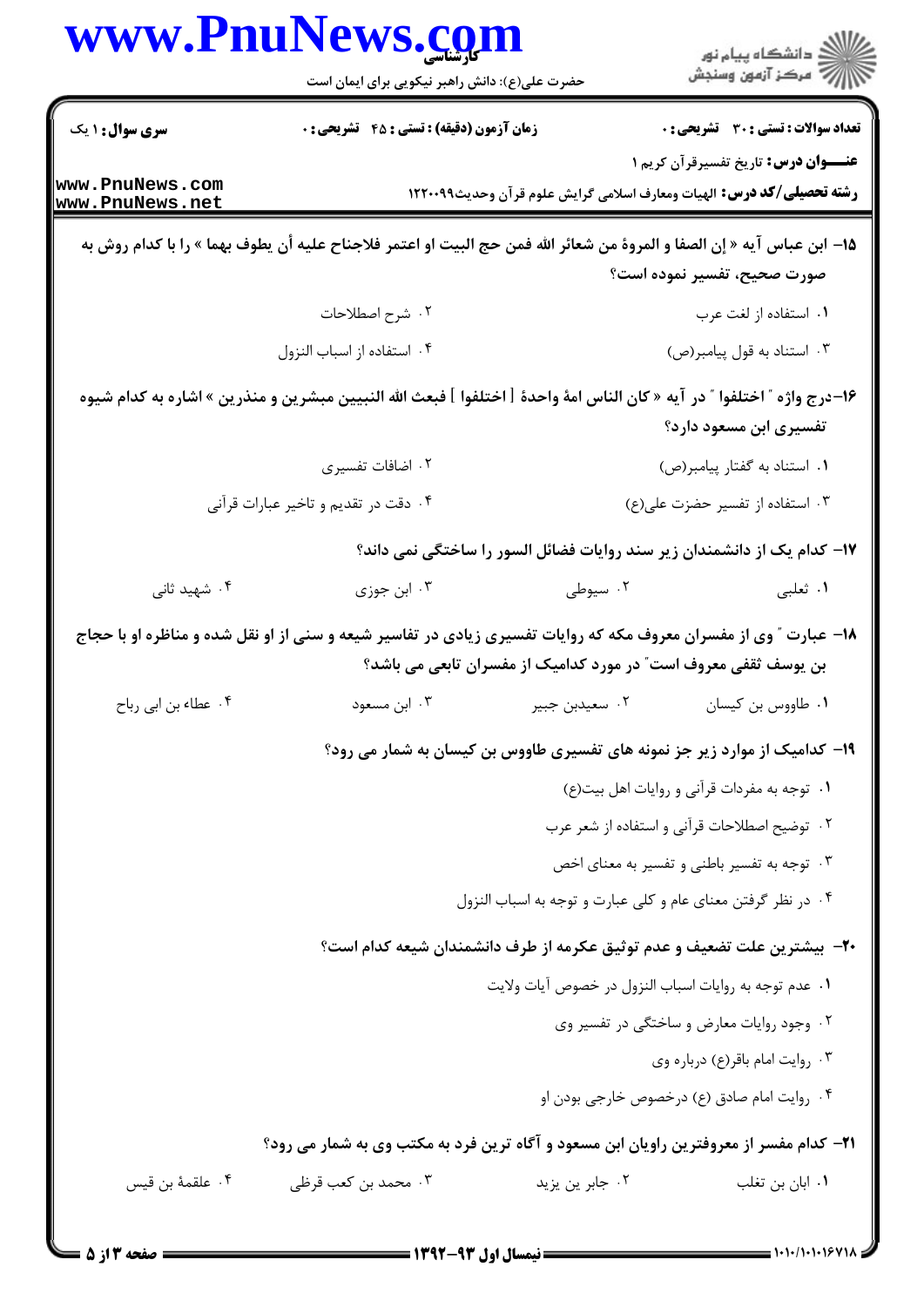|                                    | www.PnuNews.com<br>حضرت علی(ع): دانش راهبر نیکویی برای ایمان است                                             |                                                                          | ر<br>دانشڪاه پيام نور)<br>سڪز آزمون وسنڊش                                                                                   |
|------------------------------------|--------------------------------------------------------------------------------------------------------------|--------------------------------------------------------------------------|-----------------------------------------------------------------------------------------------------------------------------|
| <b>سری سوال : ۱ یک</b>             | <b>زمان آزمون (دقیقه) : تستی : 45 تشریحی : 0</b>                                                             |                                                                          | تعداد سوالات : تستي : 30 ٪ تشريحي : 0                                                                                       |
| www.PnuNews.com<br>www.PnuNews.net |                                                                                                              |                                                                          | <b>عنـــوان درس:</b> تاریخ تفسیرقرآن کریم ۱<br><b>رشته تحصیلی/کد درس:</b> الهیات ومعارف اسلامی گرایش علوم قرآن وحدیث۱۲۲۰۰۹۹ |
|                                    |                                                                                                              |                                                                          | <b>۲۲</b> - کدامیک از مفسران مکتب تفسیر عراق به شمار می رود؟                                                                |
|                                    | ۰۲ زید بن اسلم                                                                                               |                                                                          | ٠١. ابوالعاليه رفيع بن مهران                                                                                                |
|                                    | ۰۴ حسن بصری                                                                                                  |                                                                          | ۰۳ عکرمه                                                                                                                    |
|                                    |                                                                                                              |                                                                          | ۲۳- لقب ام التفاسير درباره كداميك از تفاسير به كار رفته است؟                                                                |
|                                    | ٢. الدر المنثور في تفسير القرآن                                                                              |                                                                          | ٠١ تفسير نعماني                                                                                                             |
|                                    | ۰۴ حقائق التاويل في متشابه التنزيل                                                                           |                                                                          | ٠٣ جامع البيان في تاويل آي القرآن                                                                                           |
|                                    | <b>۳۴</b> - کدام از دانشندان زیر روایات زیادی را از تفسیر منسوب به امام حسن عسکری (ع) نقل می کنند؟           |                                                                          |                                                                                                                             |
|                                    | ۰۲ شیخ صدوق                                                                                                  |                                                                          | ۰۱ علامه تستری                                                                                                              |
|                                    | ۰۴ علامه محمد جواد بلاغی                                                                                     |                                                                          | ۰۳ شیخ طوسی                                                                                                                 |
|                                    | ۲۵– کدام از مفسران قرآن چهارم در آغاز سنی مذهب بوده ولی در جوانی به تشیع می گراید؟                           |                                                                          |                                                                                                                             |
| ۰۴ شیخ طوسی                        | ۰۳ فرات کوفی                                                                                                 | ۰۲ عیاشی                                                                 | ٠١ صنعاني                                                                                                                   |
|                                    | ۲۶- گرایش عرفانی و رمزی در تفسیر که با نگارش تفسیر القرآن العظیم شوشتری آغاز شد از رویکردهای تفسیری کدام قرن |                                                                          | به شمار می رود؟                                                                                                             |
| ۰۴ قرن پنجم                        | ۰۳ قرن چهارم                                                                                                 | ۰۲ قرن سوم                                                               | ۰۱ قرن دوم                                                                                                                  |
|                                    |                                                                                                              |                                                                          | ۲۷- کدام مورد بیانگر ویژگیهای تفسیر در قرن سوم به شمار می رود؟                                                              |
|                                    |                                                                                                              | ۰۱ نشر روایات اهل بیت، استقلال علم تفسیر، نگارش تفسیر با رویکردهای مختلف |                                                                                                                             |
|                                    |                                                                                                              | ۰۲ تثبیت روش روایی تفسیر، نگارش تفسیر با رویکرد ادبی، شکوفایی علم تفسیر  |                                                                                                                             |
|                                    | ۰۳ ممنوعیت نشر روایات اهل بیت(ع)، نگارش تفسیر در لابلای کتب حدیثی، گسترش مباحث عرفانی در تفسیر               |                                                                          |                                                                                                                             |
|                                    | ۰۴ تاثیر ترجمه های یونانی در تفسیرنویسی، درخشش دانش تفسیر در بین علوم دیگر، گسترش مباحث عقلی در تفسیر        |                                                                          |                                                                                                                             |
|                                    |                                                                                                              |                                                                          | ۲۸- کدام گزینه از ویژگیهای تفسیری تابعان به شمار نمی رود؟                                                                   |
|                                    | ۰۲ توجه به تفسیر قرآن به قرآن                                                                                |                                                                          | ۰۱ تکیه بر ظن                                                                                                               |
|                                    | ۰۴ بروز اختلاف در تفسیر                                                                                      |                                                                          | ۰۳ تکیه بر اجتهاد                                                                                                           |